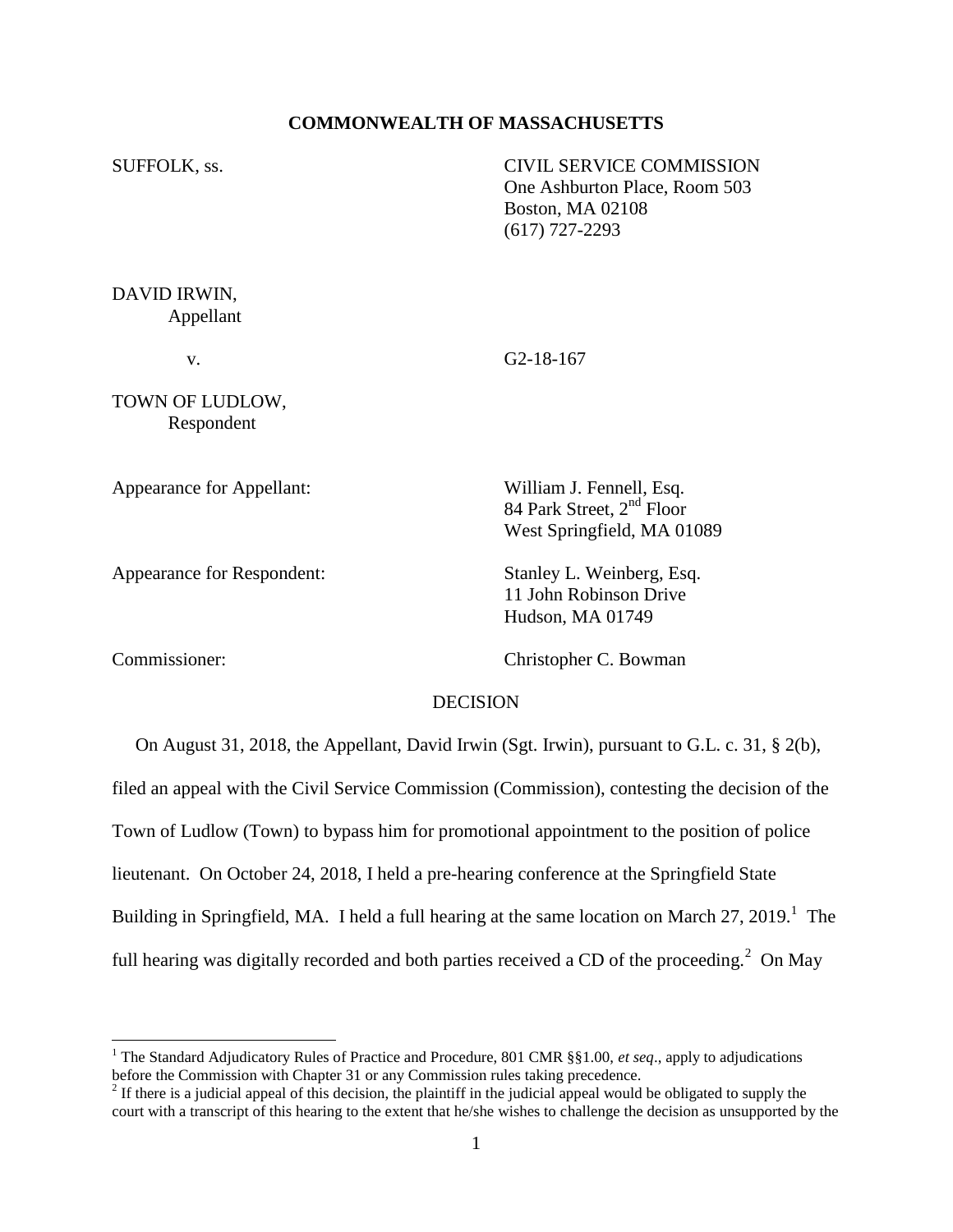30, 2019 and May 31, 2019, the parties submitted post-hearing briefs in the form of proposed decisions.

# **FINDINGS OF FACT:**

Ten exhibits were entered into evidence at the full hearing (Town Exhibits 1-9 (Exhibits 1-9)) and Appellant Exhibit A (Exhibit A). Based on the documents submitted and the testimony of the following witnesses:

# *For the Town:*

- Pablo (Paul) Madera, Police Chief, Town of Ludlow;
- Derek DeBarge, Selectman, Town of Ludlow;

## *For Sgt. Irwin:*

 $\overline{a}$ 

David Irwin, Appellant;

and taking administrative notice of all matters filed in the case and pertinent statutes, regulations, case law and policies, and reasonable inferences from the evidence, I find the following:

1. The Town of Ludlow (Town), located in Hampden County in Western Massachusetts, has a population of approximately 21,000. A five-member Board of Selectmen serves as the Appointing Authority.

[\(https://www.census.gov/quickfacts/fact/table/worcestercitymassachusetts/PST045217\)](https://www.census.gov/quickfacts/fact/table/worcestercitymassachusetts/PST045217)

2. The Ludlow Police Department (LPD) has forty sworn officers including a Police Chief and two lieutenants, one who serves as an operations lieutenant and one who serves as an administrative lieutenant. The position that is the subject of this appeal is the operations lieutenant. (Testimony of Chief Madera)

substantial evidence, arbitrary and capricious, or an abuse of discretion. If such an appeal is filed, this CD should be used to transcribe the hearing.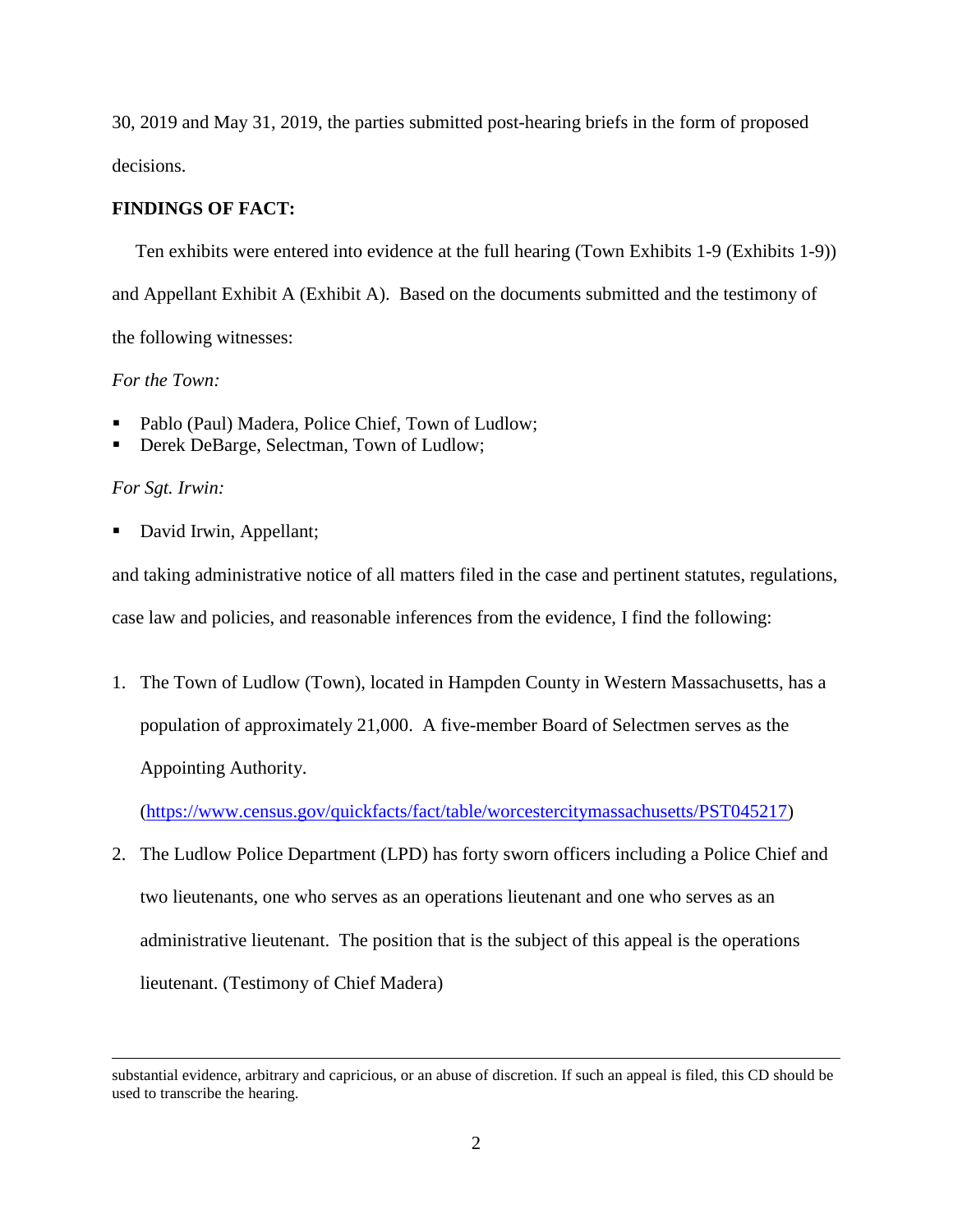- 3. The duties and responsibilities of the operations lieutenant include: patrol scheduling, supervision, training, accreditation, public information, special police force management, emergency management, K-9, dispatch training oversight, policy and procedure review and implementation and oversight of the day-to-day operations of the department. (Exhibit 8; Testimony of Chief Madera)
- 4. On September 16, 2017, Sgt. Irwin took the civil service promotional examination for police lieutenant and received a score of 90. (Stipulated Fact)
- 5. On November 1, 2017, the state's Human Resources Division (HRD) created an eligible list of candidates for Ludlow Police Lieutenant. Sgt. Irwin was ranked first and the candidate ultimately selected by the Town, Sgt. Daniel Valadas (Sgt. Valadas), was ranked third. (Stipulated Facts)
- 6. Sgt. Valadas commenced his employment as a Ludlow Police Officer in 1993; he was promoted to Sergeant in 2003. He served in the U.S. Army as a military police officer/staff sergeant and was honorably discharged after twelve years of service. Sgt. Valadas has a master's degree and a bachelors degree, both in criminal justice. He was a recipient of the political science excellence award from American International College; additionally, he is an adjunct professor (criminal justice departments) at Western New England University and Holyoke Community College, and is an instructor for the Municipal Police Training Committee. During his employment with the LPD, Sgt. Valadas has performed many specialty assignments; there are 120 entries in his departmental training record. Sgt. Valadas served as Provisional Lieutenant for six months, ending in March 2014; he developed and implemented the Field Training Officer (FTO) Program, and he served as commander of the Department's Special Police Force, which, although comprised of volunteers, was a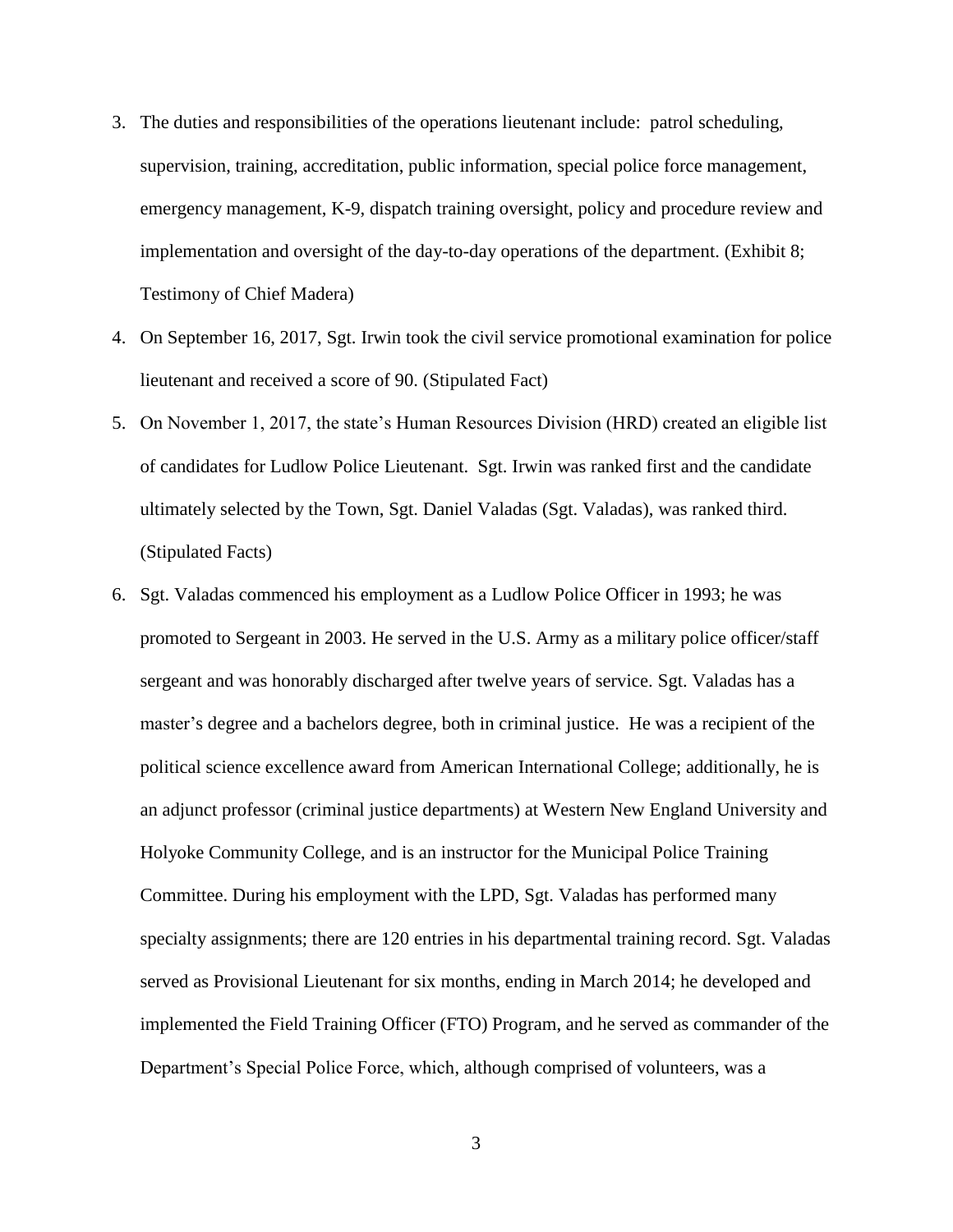"department within the department," performing regular patrol functions and trained to the same standards as regular officers. (Testimony of Chief Madera; Exhibits 4 and 5)

- 7. Sgt. Irwin became a police officer in 2010. He served as a patrol officer in Longmeadow, Massachusetts for four years. He was ranked first in his class at the Western Massachusetts Regional Police Academy. Sgt. Irwin came to the Town of Ludlow in March 2014 as a patrolman and was promoted to sergeant in March 2016. He holds a bachelor's degree and a master's degree in criminal justice and was recognized as a summa cum laude student in both programs. Sgt. Irwin has held many specialized assignments throughout his career including field training officer, domestic violence coordinator, sexual assault investigator, field training officer, assistant court officer among others. (Testimony of Sgt. Irwin; Exhibit 3)
- 8. Throughout his career, Sgt. Irwin has availed himself of multiple and varied opportunities for specialized training including, among others, incident command, grant writing, use of force instructor, command training, child abuse and neglect and many others. (Testimony of Sgt. Irwin)
- 9. Following his promotion, Sgt. Irwin has regularly served as an acting lieutenant This is because on the overnight shifts the scheduled shift sergeant was the senior ranking officer within the department on duty at least fifty per cent of the time and shared that same duty with another sergeant the balance of his weekly shift. (Testimony of Sgt. Irwin)
- 10. On June 19, 2018, the Board of Selectmen interviewed three candidates, including Sgt. Irwin and Sgt. Valadas. Prior to the interviews, the members of the Board received and reviewed the personnel packages of each candidate. (Testimony of Chief Madera; Exhibit 1)
- 11. The interviews were audio and video recorded. (Exhibit 1)

4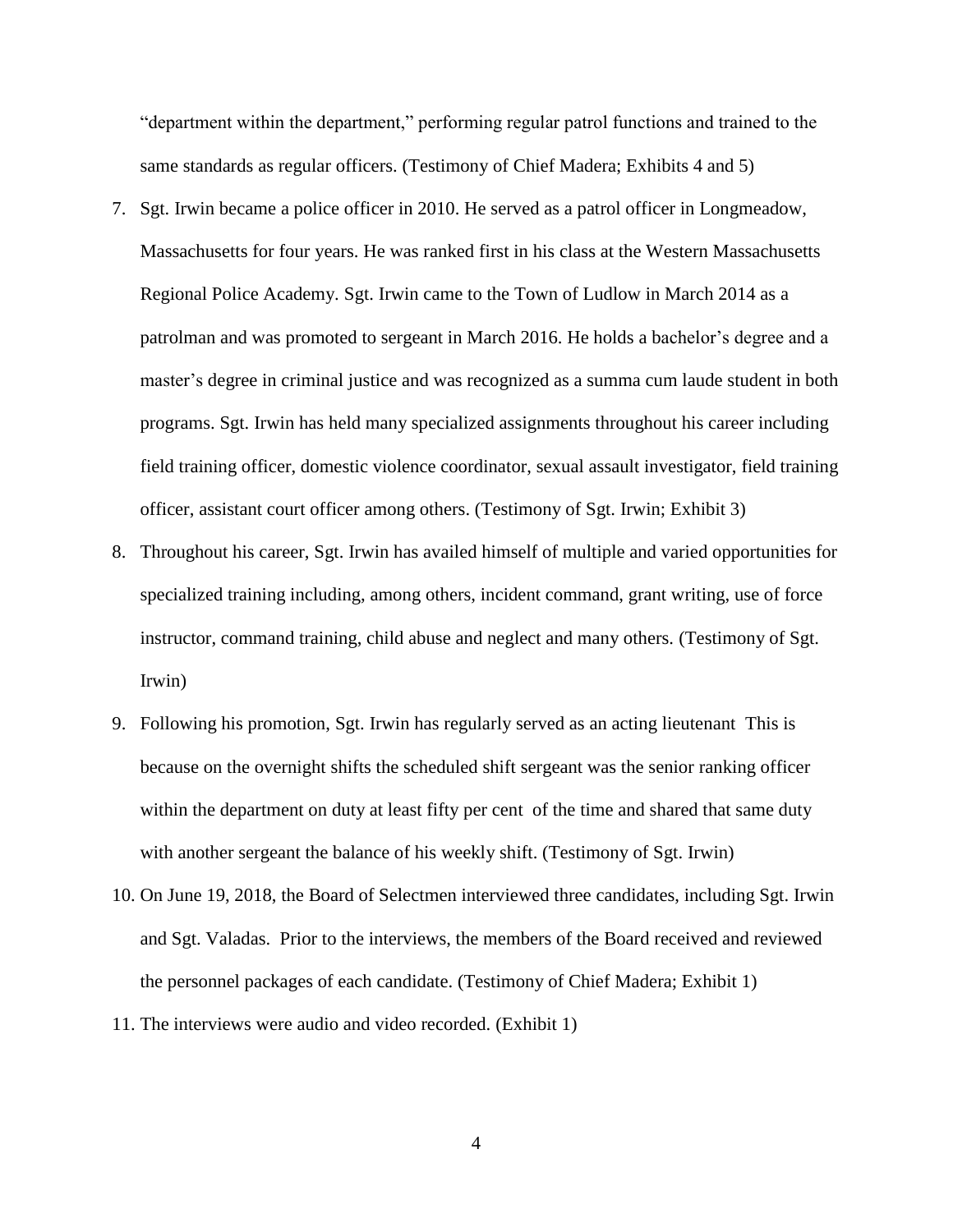- 12. Each Board member asked their own questions of each candidate. There was no formal rating or scoring process used. (Testimony of Mr. DeBarge)
- 13. At the conclusion of the interviews, Chief Madera, who was present for the interviews, did not recommend any one candidate, but emphasized that the Board should take into consideration the candidates' level of experience, years of service and what they bring to the table in order to perform the duties of lieutenant on day one. (Exhibit 1; Testimony of Chief Madera)
- 14. With all three candidates present, each member of the Board of Selectmen stated his/her recommendation regarding who should be promoted to lieutenant. At times speaking directly to each candidate, the individual Board members provided specific reasons for their recommendation. The Board voted unanimously to promote Sgt. Valadas, the third-ranked candidate, to lieutenant. (Exhibit 1)
- 15. On July 25, 2018, the Town notified Sgt. Irwin of the reasons for his bypass. It was authored by the Human Resources Director who attended the interviews and deliberations of the Board. The reasons were:
	- Lack of professional supervisory experience;
	- The selected candidate brings 25 years of community knowledge;
	- The selected candidate demonstrated progressive professional development;
	- The selected candidate demonstrated organizational knowledge of the command structure and police operations. (Exhibit 2)
- 16. This appeal followed. (Stipulated Fact)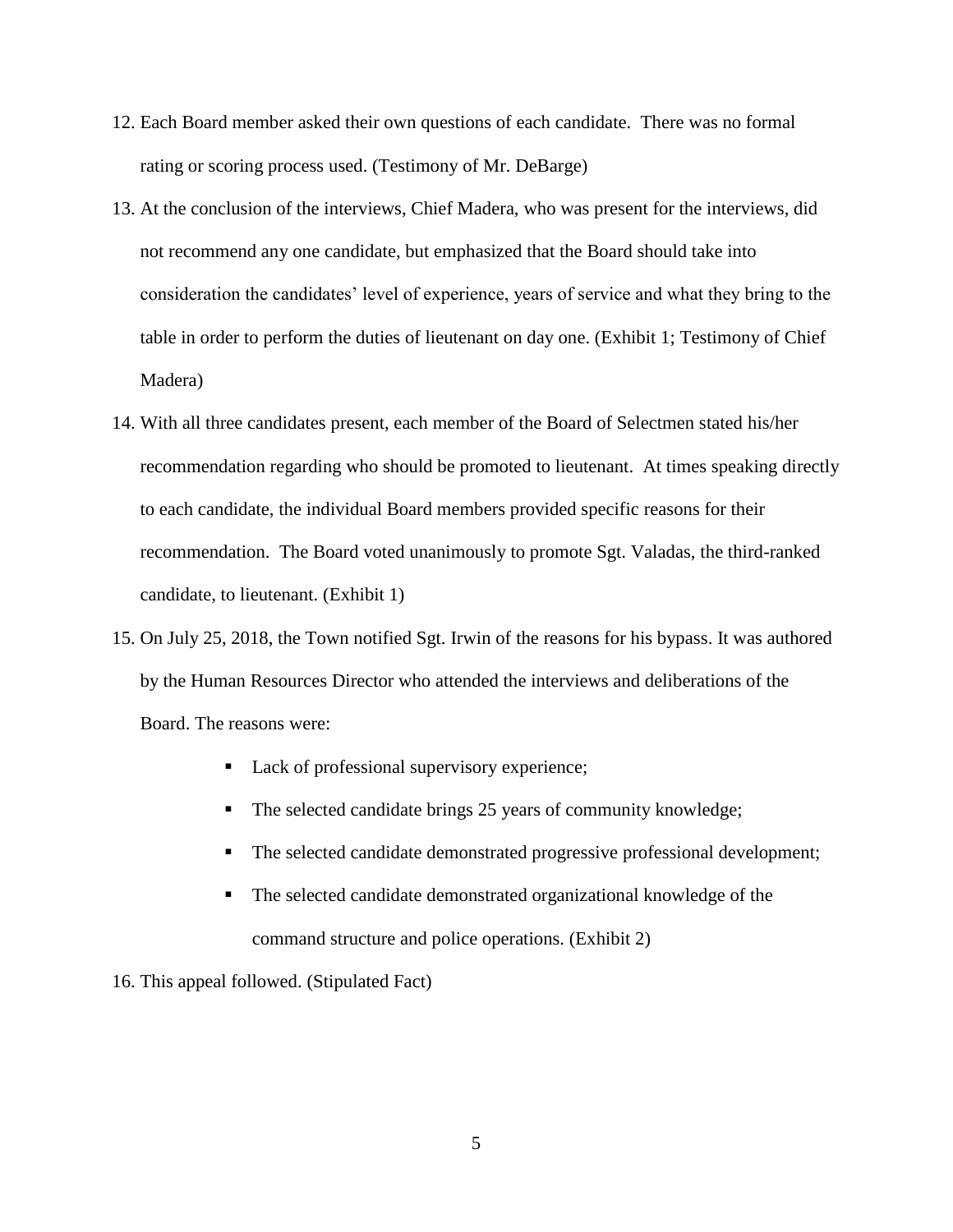#### *Legal Standard*

 The fundamental purpose of the civil service system is to guard against political considerations, favoritism, and bias in governmental hiring and promotion. The commission is charged with ensuring that the system operates on "[b]asic merit principles." Massachusetts Assn. of Minority Law Enforcement Officers v. Abban, 434 Mass.256, 259 (2001), citing Cambridge v. Civil Serv. Comm'n., 43 Mass.App.Ct. 300, 304. "Basic merit principles" means, among other things, "assuring fair treatment of all applicants and employees in all aspects of personnel administration" and protecting employees from "arbitrary and capricious actions." G.L. c. 31, § 1.

 The role of the Civil Service Commission is to determine "whether the Appointing Authority has sustained its burden of proving that there was reasonable justification for the action taken by the appointing authority." Cambridge at 304. Reasonable justification means the Appointing Authority's actions were based on adequate reasons supported by credible evidence, when weighed by an unprejudiced mind, guided by common sense and by correct rules of law. Selectmen of Wakefield v. Judge of First Dist. Ct. of E. Middlesex, 262 Mass. 477, 482 (1928). Commissioners of Civil Service v. Municipal Ct. of the City of Boston, 359 Mass. 214 (1971).

 The Commission's role, while important, is relatively narrow in scope: reviewing the legitimacy and reasonableness of the appointing authority's actions (City of Beverly v. Civil Service Comm'n, 78 Mass.App.Ct. 182, 189, 190-191 (2010) citing Falmouth v. Civil Serv. Comm'n, 447 Mass. 814, 824-826 (2006) and ensuring that the appointing authority conducted an "impartial and reasonably thorough review" of the applicant. Beverly. The Commission owes "substantial deference" to the appointing authority's exercise of judgment in determining

6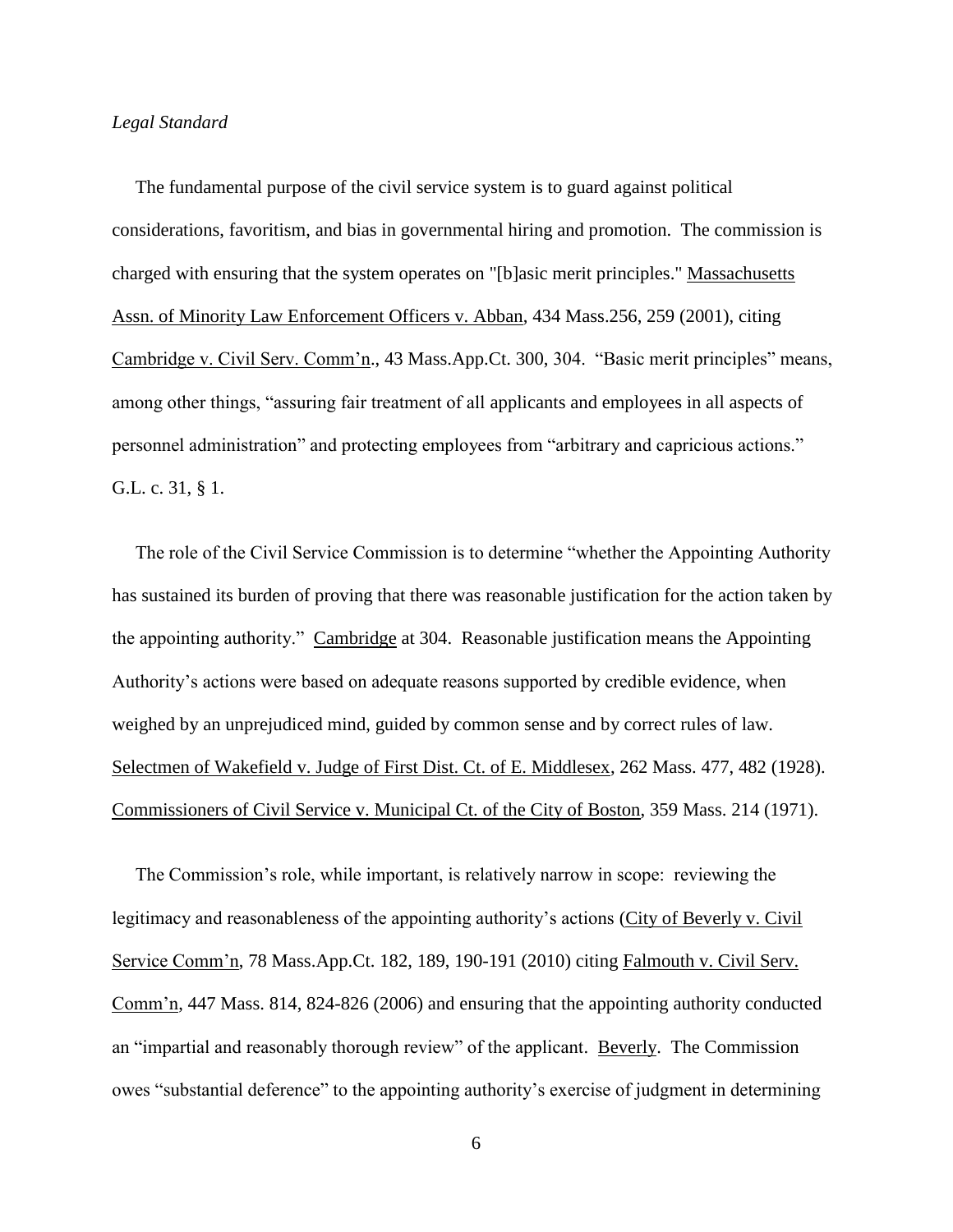whether there was "reasonable justification" shown. Beverly citing Cambridge at 305, and cases cited.

#### *Analysis*

 I listened carefully to the witness testimony and reviewed all of the exhibits, including the audio and video recorded interviews conducted by the Board of Selectmen and their public discussion at which time each Board member explained the reasons behind their recommendation. The process wasn't perfect, but, generally, it was fair, uniform, impartial and refreshingly transparent.

 The Board members appeared to carefully listen to and consider the responses of each candidate. They did not defer to, but, rather, gave appropriate consideration to the Police Chief's recommendation regarding the need to give the candidates' level of experience the most weight. Their public comments show that they did not simply decide to promote the candidate with more years of experience, but, rather, considered how Sgt. Valadas's detailed and passionate responses demonstrated that he is more prepared and qualified for the position of lieutenant, the secondhighest position in the Town's Police Department.

 The Board's comments are supported by the audio and video recorded interviews that I reviewed. Sgt. Valadas's responses showed a deep understanding of the history and current challenges of the Ludlow Police Department. Without hesitation, he was able to recount incidents that were directly related to the subject matter of the questions and the lessons he learned from each incident. Over a short period of time, he spoke positively of many other Ludlow police officers and their contributions, mentioning them specifically by name. He spoke with specificity about the duties and responsibilities of the operations lieutenant and how he would perform those duties, stressing the need to be a dependable and trustworthy leader.

7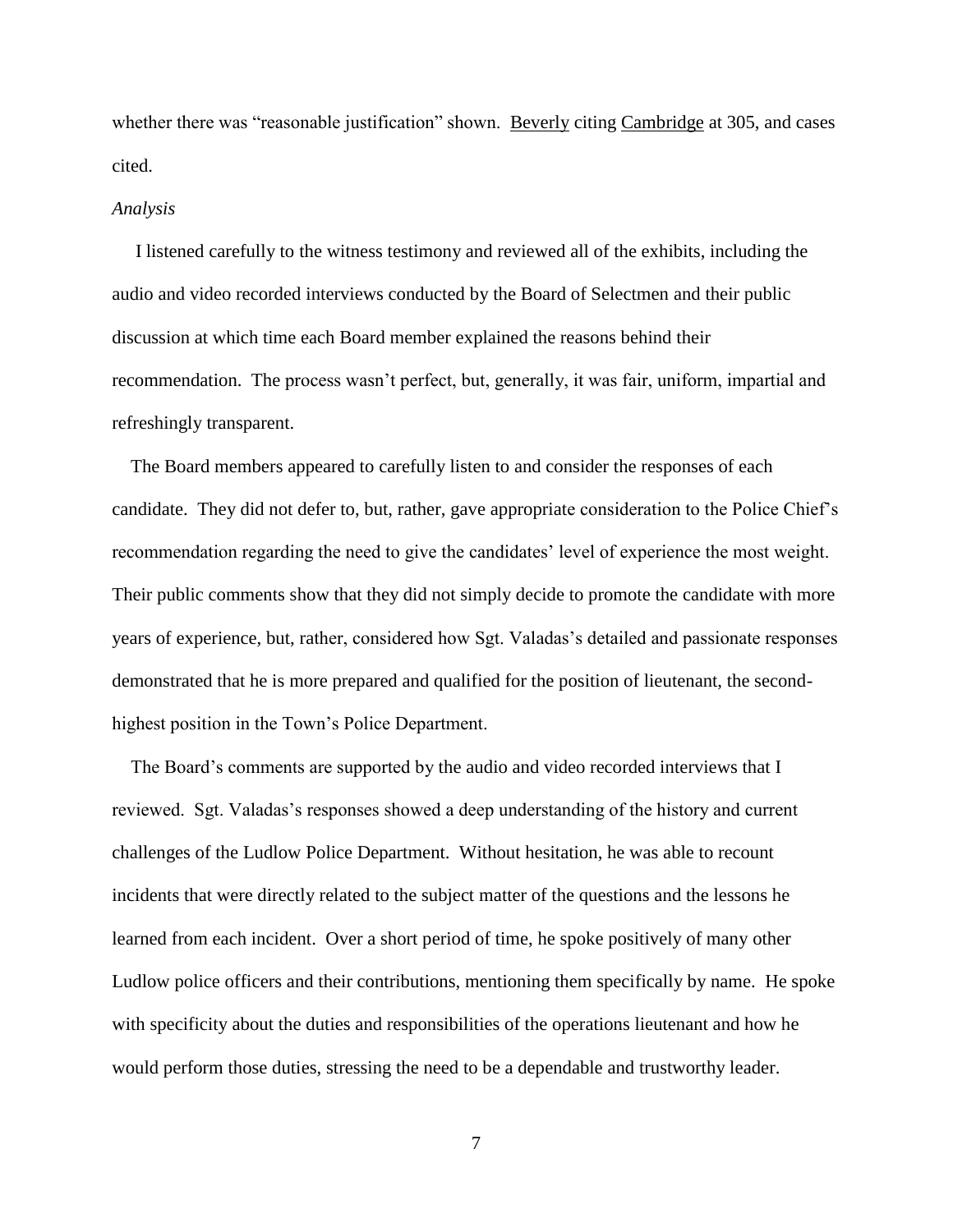I did consider that there was an 8-point differential in the scores between the two candidates, which is afforded significant weight by the Commission. Based on the facts in this particular case, however, the Board of Selectmen has shown that it had reasonable justification to bypass the two other higher ranked candidates. In short, Sgt. Valadas's responses showed how his twenty-five years of experience and passionate commitment to the Department make him the best candidate for the position, providing the Board of Selectmen with reasonable justification to bypass the two other higher ranked candidates.

 The Board's high praise for Sgt. Irwin is also well supported by the record. His educational and professional background is impressive and he displayed a high degree of professionalism during these proceedings. The Town is fortunate to have someone of his caliber working in the Ludlow Police Department.

For all of the reasons stated above, the Appellant's appeal under Docket No. G2-18-167 is

#### *denied*.

Civil Service Commission

# */s/ Christopher Bowman* Christopher C. Bowman Chairman

By vote of the Civil Service Commission (Bowman, Chairman; Camuso, Ittleman, Stein and Tivnan, Commissioners) on February 27, 2020.

Either party may file a motion for reconsideration within ten days of the receipt of this Commission order or decision. Under the pertinent provisions of the Code of Mass. Regulations, 801 CMR 1.01(7)(l), the motion must identify a clerical or mechanical error in this order or decision or a significant factor the Agency or the Presiding Officer may have overlooked in deciding the case. A motion for reconsideration does not toll the statutorily prescribed thirty-day time limit for seeking judicial review of this Commission order or decision.

Under the provisions of G.L c. 31, § 44, any party aggrieved by this Commission order or decision may initiate proceedings for judicial review under G.L. c. 30A, § 14 in the superior court within thirty (30) days after receipt of this order or decision. Commencement of such proceeding shall not, unless specifically ordered by the court, operate as a stay of this Commission order or decision. After initiating proceedings for judicial review in Superior Court, the plaintiff, or his / her attorney, is required to serve a copy of the summons and complaint upon the Boston office